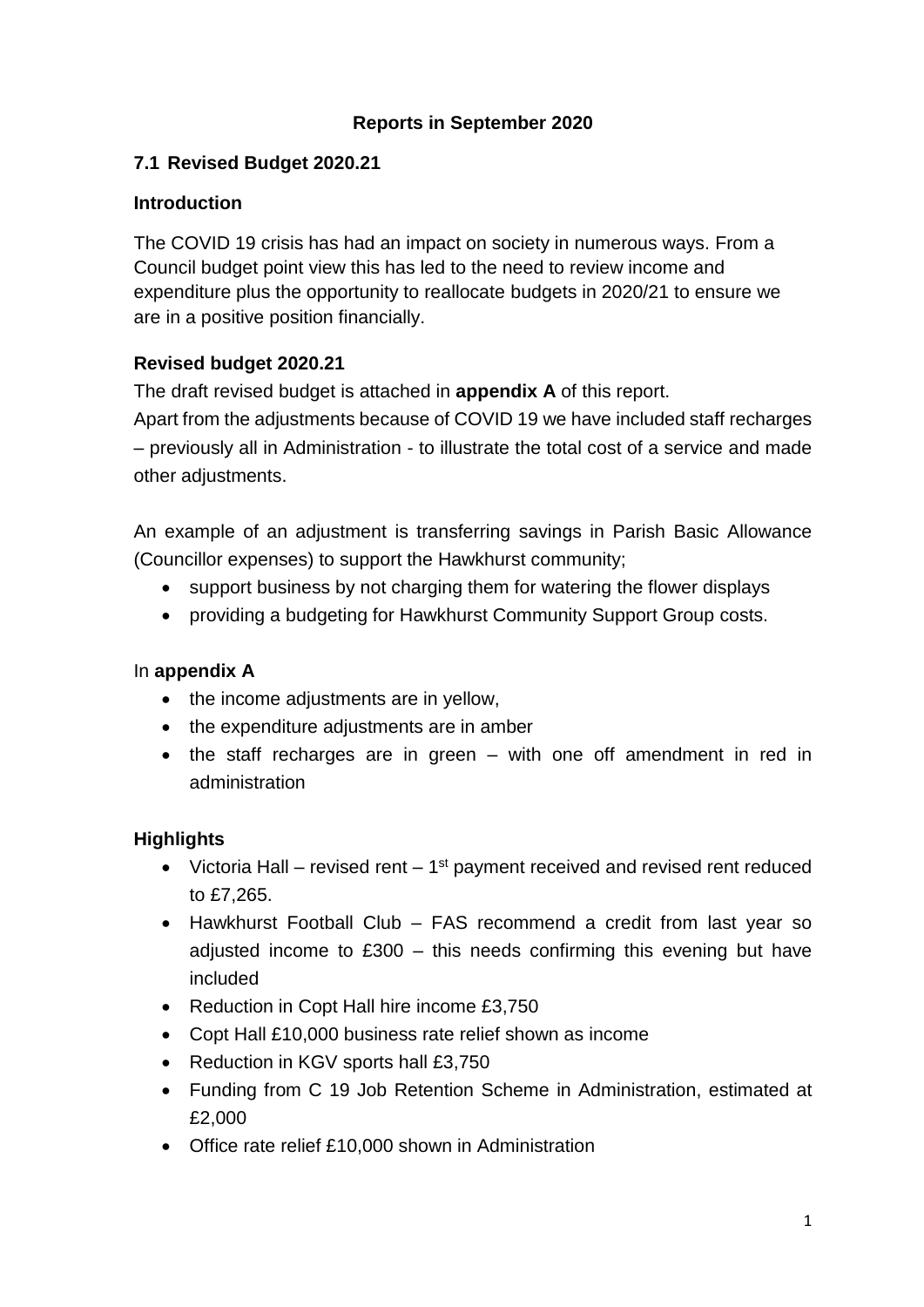- Saving from Parish Councillor Allowances reallocated to cover Business charges for watering flower displays plus supporting HCSG in COVID 19 support
- Increased Capital Items in Administration Code to cover IT equipment for remote working
- Enabling grant of £2,765 shown in COVID 19 support
- Grants for KGV the £10,000 business rate relief and £1,000 grant from KPFA (just received) have not been allocated in budget 2020/21 but have been paid into reserves towards the cost of MUGA at KGV
- Expenditure reduced expenditure for facilities by 25%
- Removed Youth budget as now covered by increased S137 Community **Grants**

One final point – in September 2020 we are opening up the facilities more to community groups, but we are restricting use to a maximum of two groups per day. To ensure we are "COVID Secure" we will be doing more cleaning – in effect twice per day rather than the budgeted once per day. In addition, we are purchasing extra cleaning equipment, PPE dispensers etc.

Our Internal Caretaker is doing the morning cleaning and our External Caretaker is doing the afternoon cleaning. How long this lasts with depend on COVID 19 and adjusting to the appropriate guidelines. FAS felt we should retain the agreed fees and absorb any extra cleaning costs.

# **Summary**

The approach is a prudent one, in-line with the risk adverse policy of the Council. We have been proactive in obtaining grants to support the 2020/21 budget, this is currently at totalling £24,765 and we will continue to do so.

Without being able to draw down this support we would have been required to make significant cut backs.

Obviously this is still an estimate and maybe further compromised by COVID 19, a summary table is set out below

|                | Original | <b>Revised</b> |         |
|----------------|----------|----------------|---------|
| <b>Income</b>  | £32,688  | -              | .160    |
| <b>Precept</b> | £189,966 |                | 189,966 |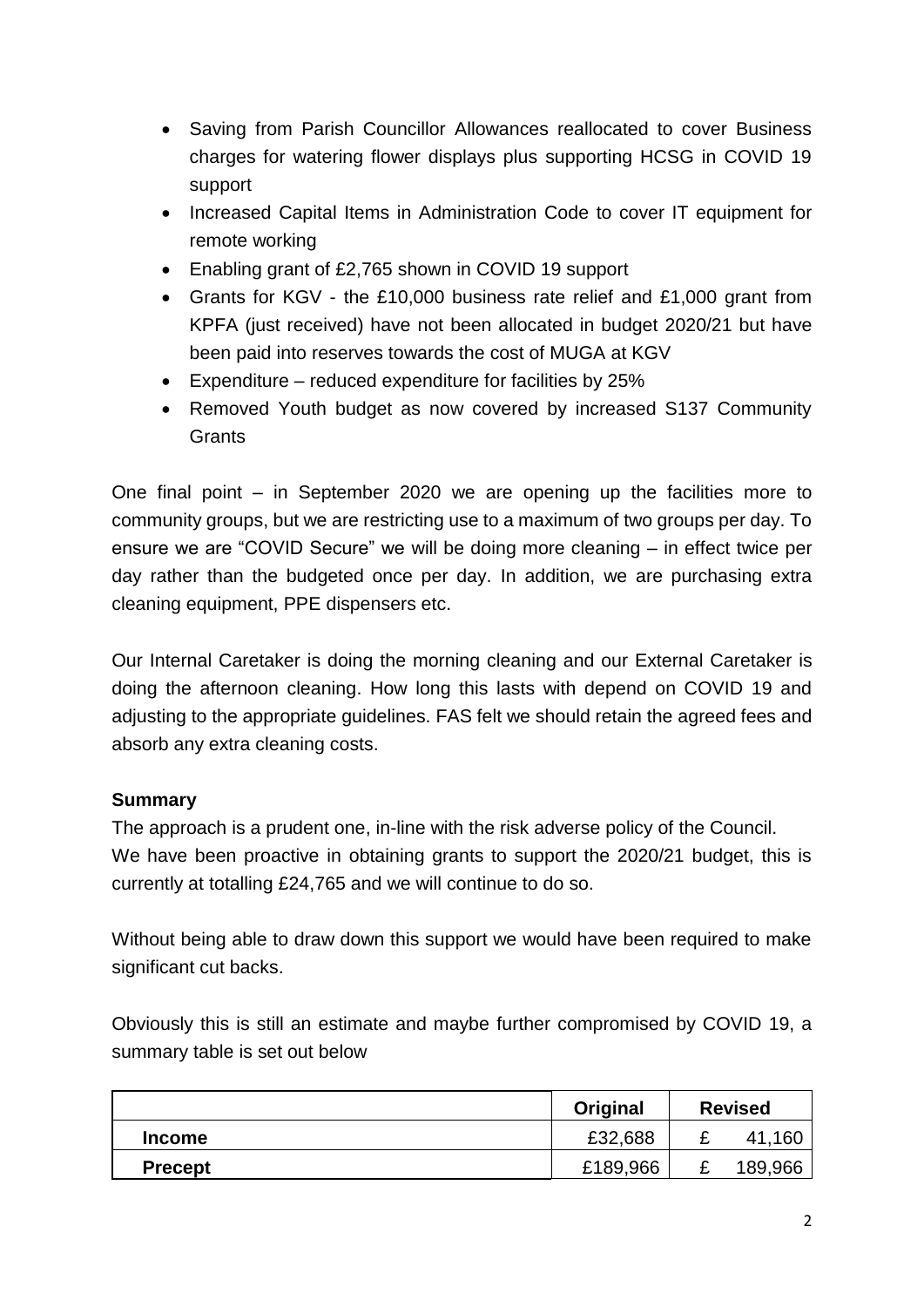| <b>Expenditure</b>                            | £222.634 | 219.589 |
|-----------------------------------------------|----------|---------|
| Estimated transfer to reserves at end of year |          | 11.537  |

### **Proposal**

That the Council agree:

- the revised budget 2020/21 as set out in **Appendix 1** of this report.
- that the budget codes are adjusted accordingly
- That a six monthly actual v budget report is presented to the October 2020 SAP meeting then onto Council.

# **7.2 Formation of Community Interest Group – umbrella organisation for broadband in Hawkhurst**.

We have been liaising with KCC regarding broadband – Fibre to the Home (FTTH) and the next step is for the Parish Council to form a Community Interest Group to act as an umbrella legal organisation to facilitate the various resident's groups throughout Hawkhurst.

Once we know which areas are not included in the initial phase – most likely the rural areas of the Parish – then we are well placed to support residential groups submit their bids / vouchers and access quality broadband.

A brief summary leaflet is attached in **appendix 2**.

#### **Propose**

To set up a Community Interest Group for Hawkhurst to support resident's groups to access broadband.

# **7.3 Tunbridge Wells Agreement**

The Tunbridge Wells Agreement sets out a collaborative approach to decisionmaking between the Borough Council and the Parish and Town Councils.

Frustrations with the planning process have been raised at the Parish Chairmen's meetings, particularly when:

- TWBC planning officers make a decision that does not accord with the recommendation from the Parish Council
- planning officers agree major changes to a planning application without any notice or reference back to the parish
- take no enforcement action on what the Parish Council considers to be a serious breach.